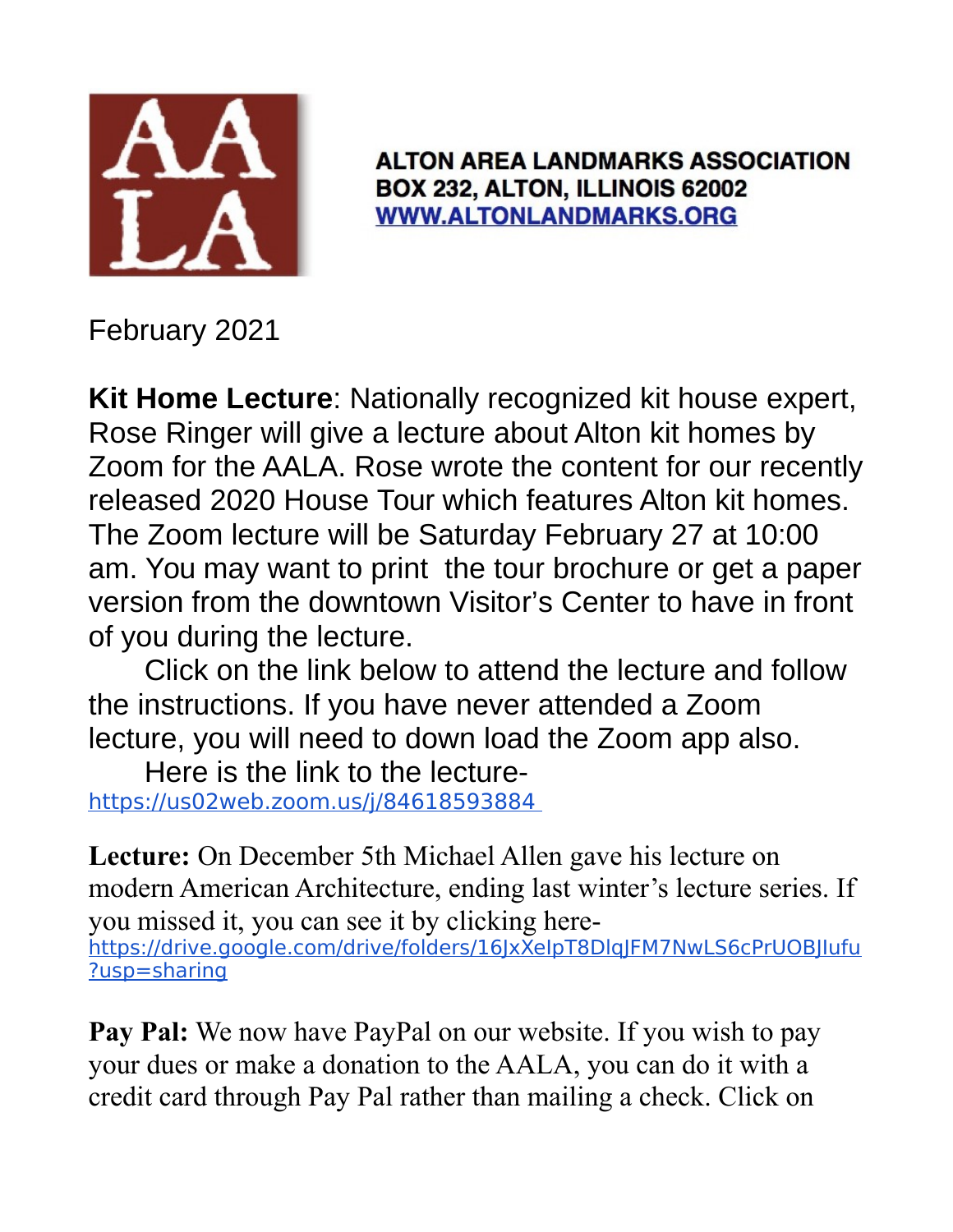"Donations" on www.altonlandmarks.org and follow the instructions. Thank you.

**House Tour**: We have released our AALA Kit House Tour free to the public. This is our 48th annual house tour. It is on our website, www.altonlandmarks.org. A paper version of the tour guide is available at the downtown Visitor's Center's outside box. We have Pay Pal on our website now if you wish to make a donation to the AALA.

**Help:** William Street is the first street someone can enter Alton from the Great River Road. It is in horrible condition. It needs to be repaired and smoothed out. City workers were recently inspecting it. They reported that there are plans for restoring the brick street. That would be great news for those who live in the Christian Hill Historic District.

**Donations**: Donations can be mailed to the AALA, Box 232, Alton, IL 62002. Individual dues are \$15.00 a year. Family membership is \$25.00 a year. Contributions are tax deductible. Help us be a strong voice in preserving historic Alton. Thank you for your support. And remember to contribute to the other local organizations that enrich your life.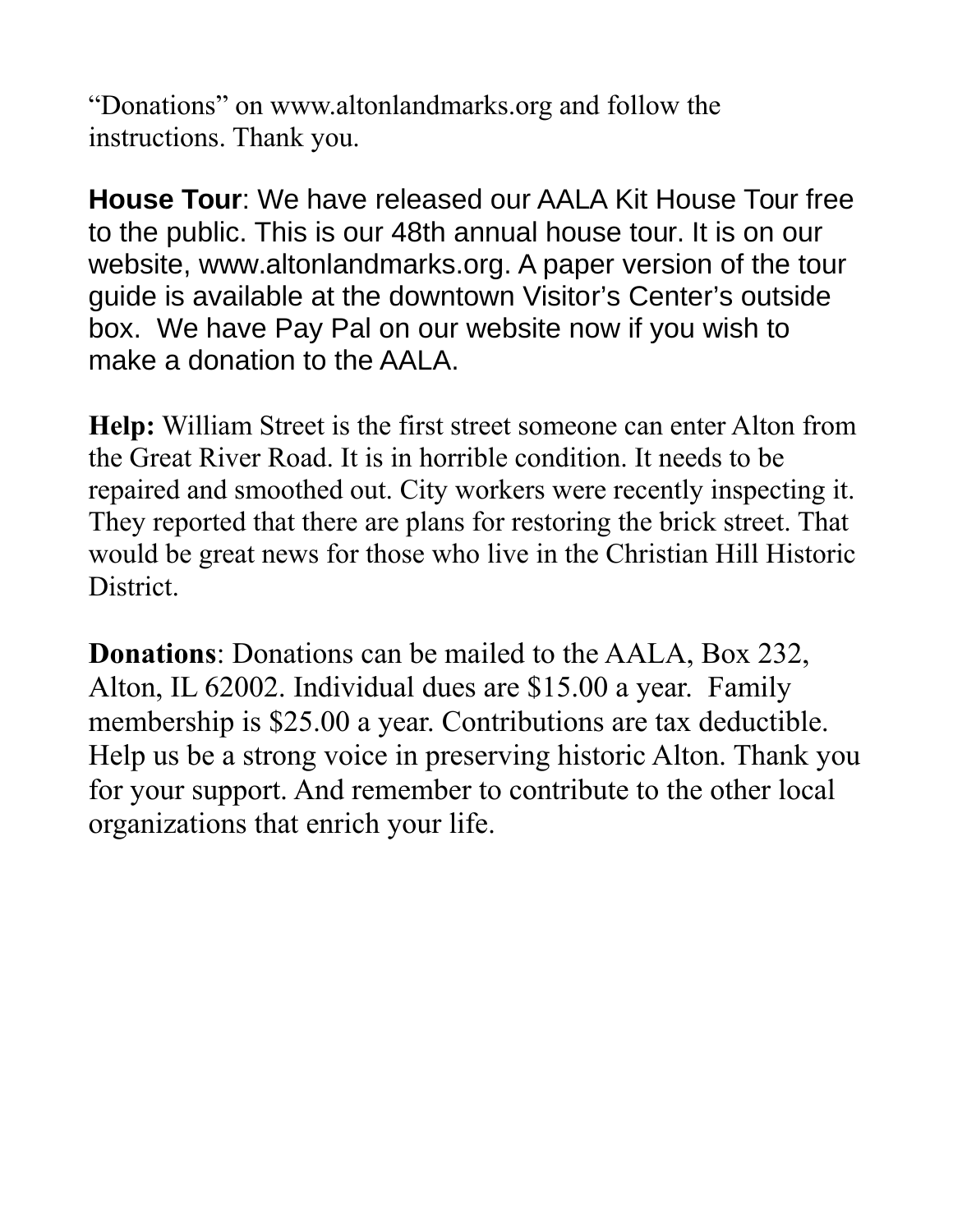**WINDOWS**: Nothing changes the character of historic homes like replacement windows. Please consider repairing your original windows before you forever change the visual appeal of your historic home.

**Meetings**: Since selling the Hart House, we have had fewer general membership meetings. However, I invite anyone who wishes to attend our monthly board meetings to contact me (Terry Sharp 463-5761 or reply to this email). The nine AALA board members meet monthly on a telephone conference call. At these one hour meetings we conduct the business of the organization. If you have something you would like to bring to the attention of the organization, call me so that you can speak to the board. We have open meetings and appreciate your interest and feedback.

**KOENIG HOUSE**- The Koenig House (829 East Fourth St.) is in need of immediate repairs. We hope the Alton Museum, which owns it, can attend to it before it gets any worse. The Museum is facing fines for code ordinance violations. The Wilhelm House (314 Oak), also owned by the Museum, has been condemned by the city. The Museum board has a responsibility to maintain their buildings.

**Demo:** A small saltbox house at the corner of State Street and Beacon Street was demolished by the city. The 100 year old plus house was owned by a downtown tavern owner. The house was vacant for years and was never maintained. Neglect by the owner erases another historic house from Alton. The AALA tried to find a buyer for it, but the owner could never decide on a price. So now we have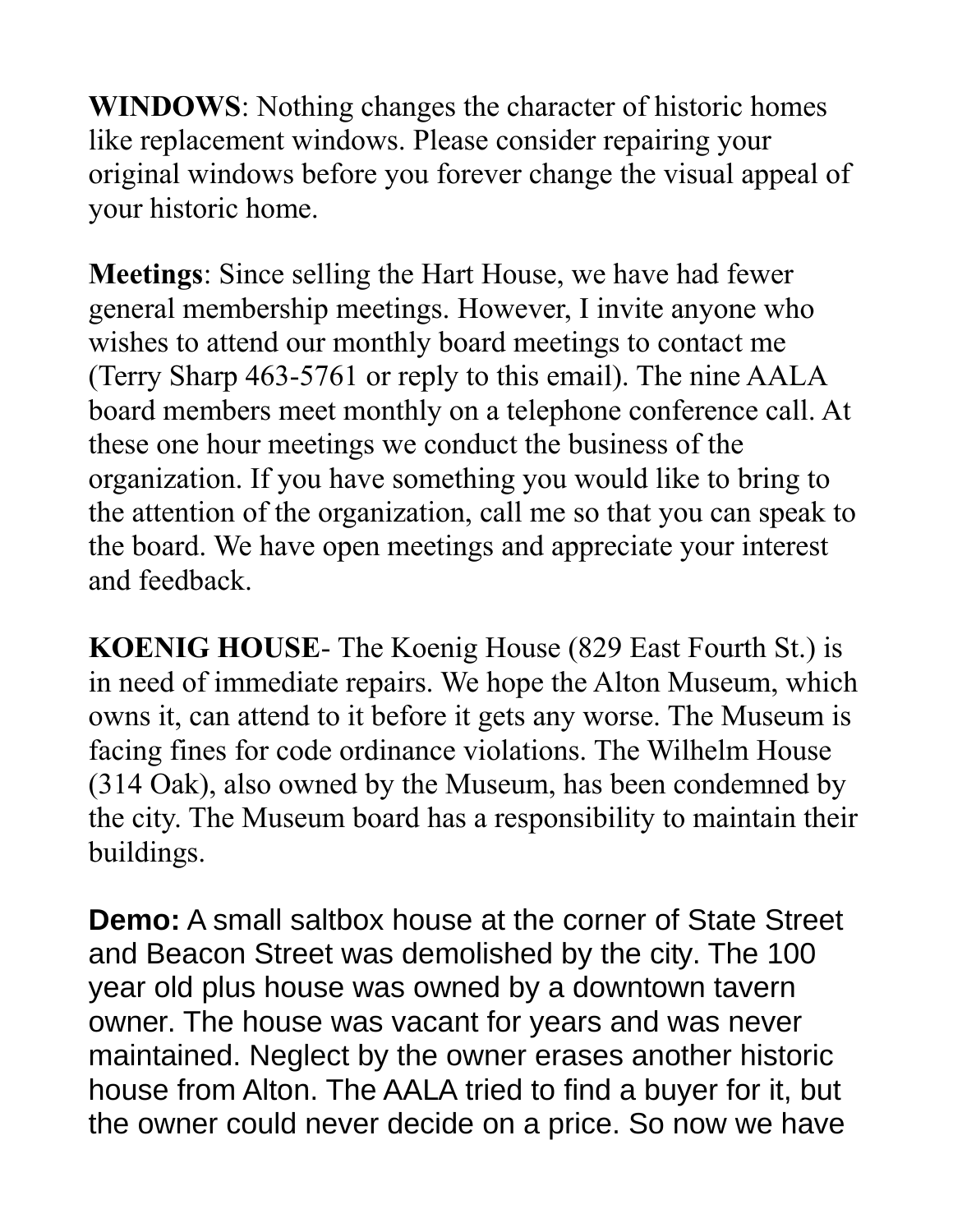a blank space on the historic State Street hill.

Two or three more houses on State Street look to be demolished soon.

**Sidewalks:** Run out of jobs around the house to do? Consider adopting a brick sidewalk to clean off. Our brick streets and sidewalks give Alton its character. Too many of our brick sidewalks are covered with grass. If they are cleaned off, people will use them and they will remain clean. Any bushes and shrubs should be cleared off sidewalks for safety. Lots of people are walking for exercise and fun. They deserve clean sidewalks.

**Grand:** All construction work has stopped on the Simmons downtown redevelopment project because of the pandemic. However before it was stopped, the AALA found out that all of the original windows of the Grand Theater were removed and discarded. The AALA contacted Mr. Simmons about our disappointment that the original windows were not repaired and reused. Altonworks, Mr. Simmon's company, assured us the new Grand windows will be identical to the originals.

Although we still feel this affects the authenticity of the restoration, this has opened up a direct line of communication between the AALA and Altonworks. The Grand Theater is the first and perhaps the most anticipated of the Altonworks projects. The AALA will continue to keep a watchful eye on the whole redevelopment program so that Altonworks abides by historic preservation standards.

**Facebook:** The AALA has a Facebook site now. Check it out and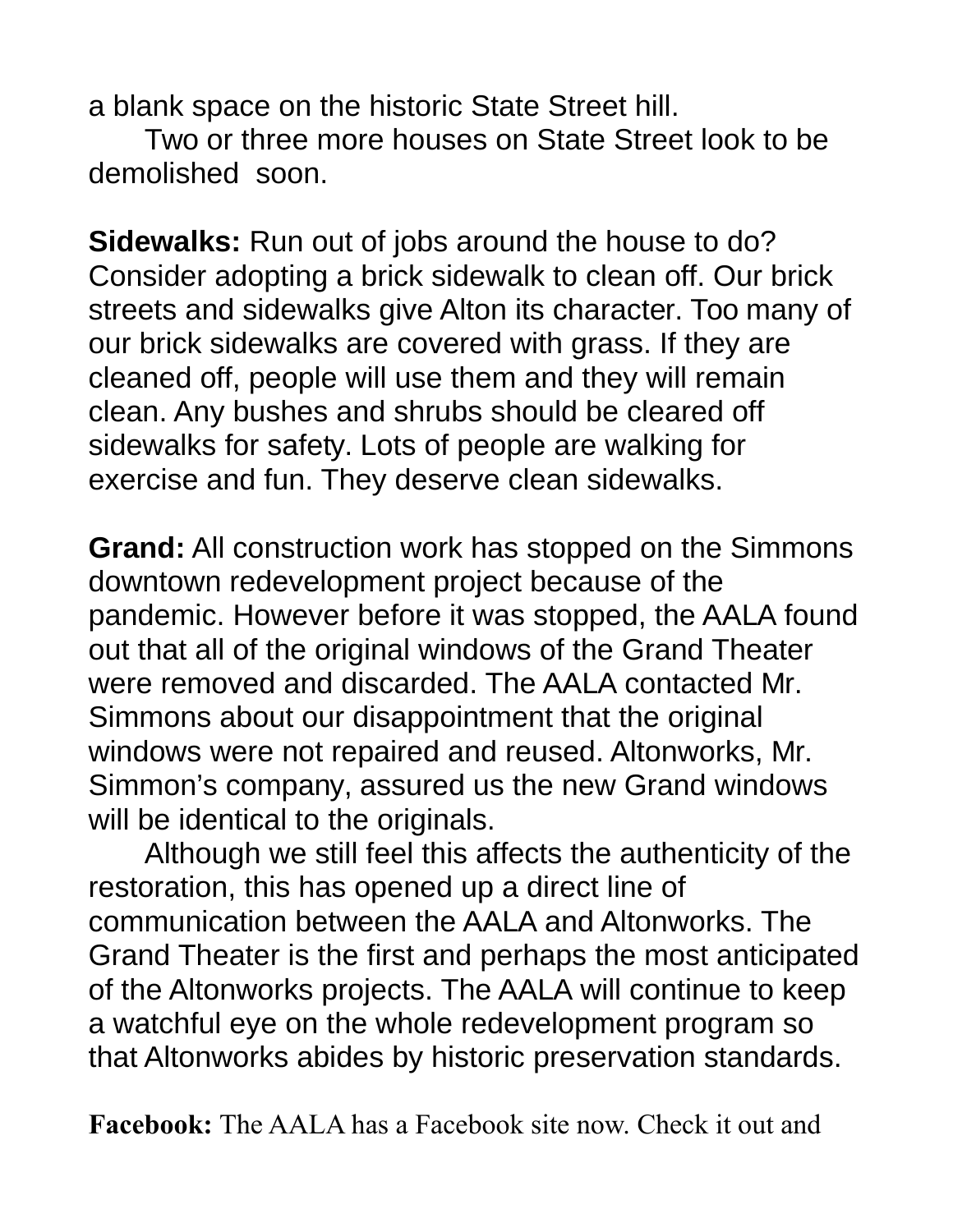give us suggestions. https://www.facebook.com/Alton-Area-Landmarks-Association-307793659892024/

**REVITALIZED:** Local attorney John Simmons and his wife Jayne have announced their plans to invest \$75 million to the revitalization to downtown Alton. Mr. Simmons has been for the last year and a half acquiring buildings in Alton. His plan divides the downtown into three districts: the Grand Entertainment District, the Broadway Makers District and the Jacoby Arts District. This could be an exciting rebirth for our area.

Recently it was announced that a new city park will be created at Ridge and Broadway Streets. The land is owned by Mr. Simmons and is used as a parking lot for the Jacoby Arts Center.

**Accepted:** The Abbott Machine Company building, formerly the Alton Gas & Electric Power House on the Great River Road, has been accepted to be on the National Register of Historic Places. The building, at 700 West Broadway, was built in 1913. Other than the Union Brewery at 1421 Pearl Street, this is Alton's first industrial building to be on the Register. The AALA is trying to offer a tour of the building in the near future.

**Gift:** The Tinner's Anvil at 211 Langdon is selling pieces of terra cotta for the AALA. They are perfect for backyard gardens. The AALA gets a commission for each piece sold.

**Did you know?:** A towboat with the maximum length of barges (five) is longer than the Titanic. 1000 feet plus vs. 889 feet.

**Podcast:** Shannon Briggs and Stephanie Young have begun producing podcasts (audio only programs) about Alton history. Here's how they describe them: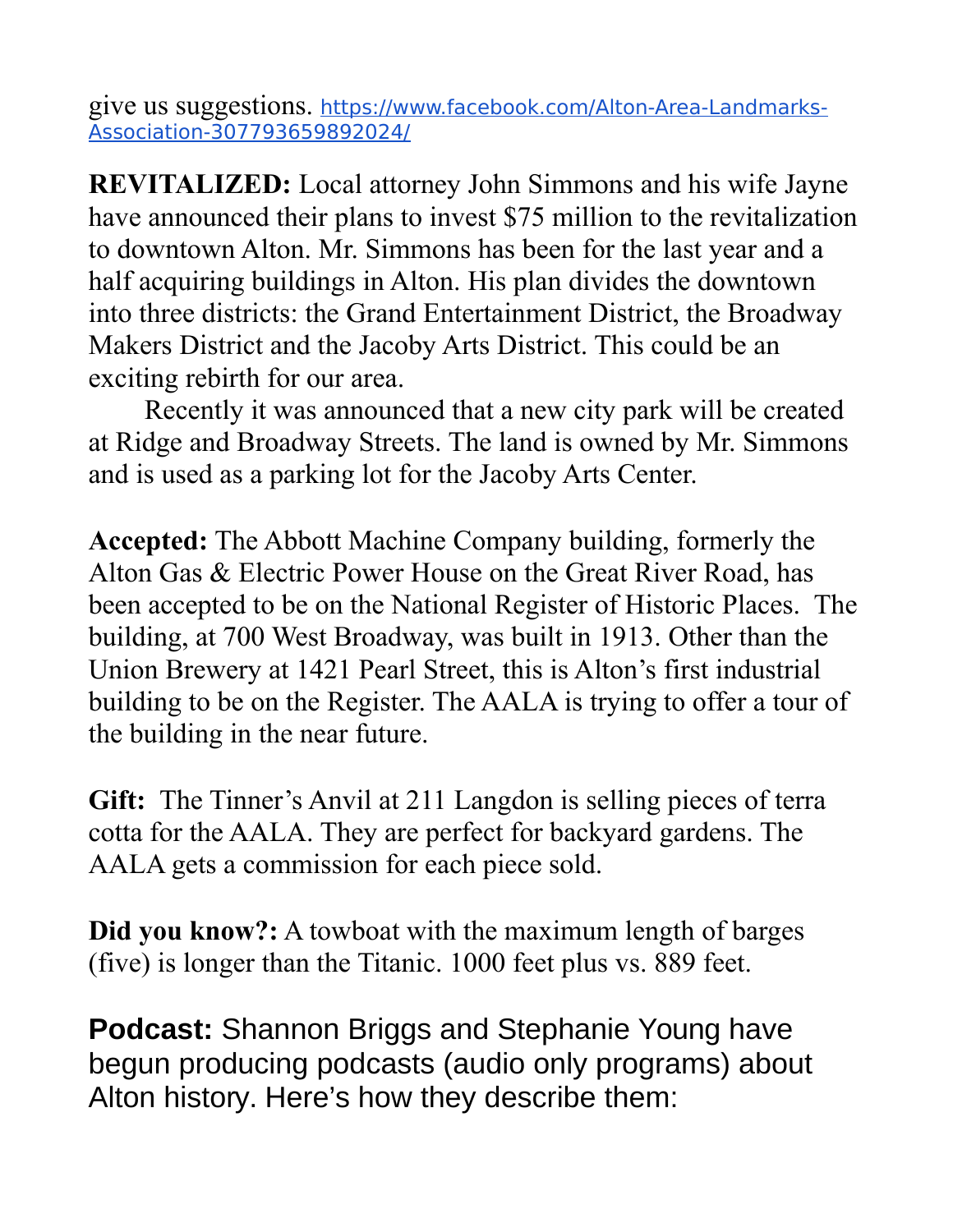All Town, USA is a podcast that explores Alton, Illinois' significant history and evolving identity. We tell stories in search of ways to bridge divides across neighborhoods. "This is about all of us. We are all town."

## **Episodes are available directly on our website, iTunes, Apple Podcasts, and Overcast.**

[www.alltownusa.org](http://www.alltownusa.org/)

Ep 1: Alton's location led to booming industries, war operations, and the Underground Railroad

Ep 2: The effects of Elijah Lovejoy's life and death on the Civil War, Abolitionism, and Freedom of the Press

Ep 3: Escaped and freed slaves founded communities along the Mississippi River. Rocky Fork, 1863.

Ep 4: Alton's historical landmarks and the process to receive recognition locally and nationally.

Future episodes explore the diverse history and individuals behind Alton's businesses and schools.

Hayner Library: The AALA has bought three file cabinets for the growing Alton House History Repository. Stored at the Genealogy and Local History Library at 401State Street, the Repository was begun with 300 house histories written for past AALA Historic House Tours. Now the total is over 3000 histories. Every year as new histories are written for the House Tour and as the library staff add more information to existing histories, storage has become a problem. Hopefully, these cabinets will ease that problem.

**Haskell House**: Here's a new development which may help save the Haskell House in Haskell Park. The city owned house needs a use to be saved. Britta Haggard and Sue Utgaard have proposed using the house as a